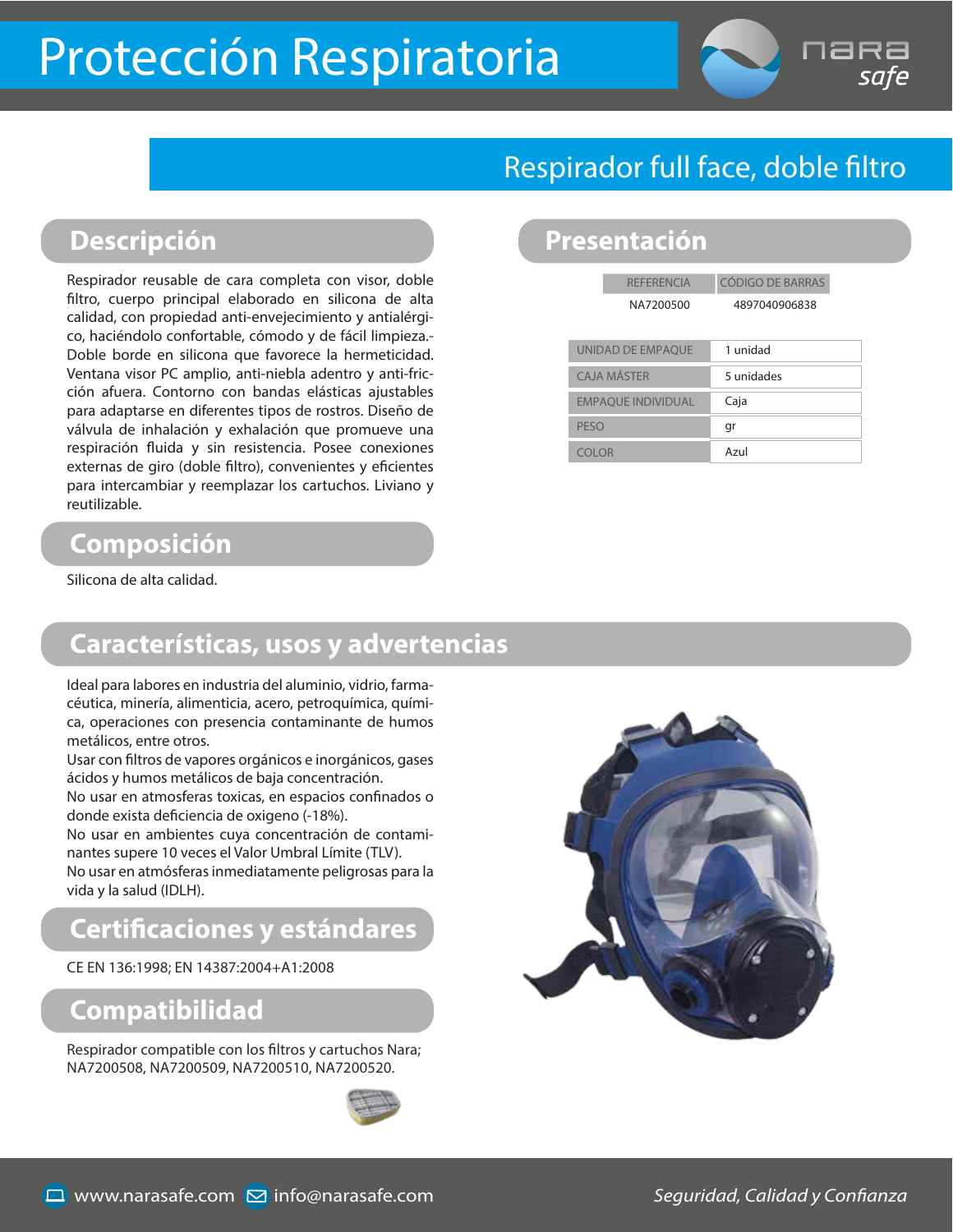

Respirador full face, doble filtro / Certificaciones CE SAIGLOBAL

## **EC TYPE EXAMINATION CERTIFICATE**

SAI Global Assurance Services Limited ("SAI Global") (Notified Body No: NB2056) has examined the product and the related technical documentation as presented and certifies that the product complies with the Directive(s) and Standard or Specification as below and on the appendixes included with the certificate.

Certificate holder:

#### **Product Description: Personal Protective Equipment (Category III) Respiratory Protective Devices**

Examined for compliance with: Directive PPE 89/686/EEC - (Article 10)

Relevant Standard(s)/Technical Specification. EN 136: 1998 - Respiratory Protective Devices - Full Face Mask EN 14387:2004+A1:2008 - Respiratory Protective Devices - Gas filter(s) and combined filter(s)

Original certification date: 07th November, 2014

Date of issue: 03rd Nov, 2017

Expiry date: 06<sup>th</sup> November, 2019

Certificate No: CEC40107

N liverest

**Nicole Grantham General Manager SAI Global Certification Services** Authorized Signatory

This certificate remains the property of SAI Global and has been issued in accordance with the CE Scheme Conditions and Procedures of the SAI Global Assurance Services Ltd. trading as EFSIS Ltd. Partis houe, Ground Floor, Davy Avenue, Knowlhill. Milton Keynes, MK5 8HJ. United Kingdom. Notified Body: 2056

THIS CERTIFICATE DOES NOT ENTITLE THE HOLDER TO USE ANY OF THE CERTIFICATION TRADEMARKS ISSUED BY SAI GLOBAL LIMITED OR OTHERWISE

R-CES-13-1k Issue #08, December 2016

Seguridad, Calidad y Confianza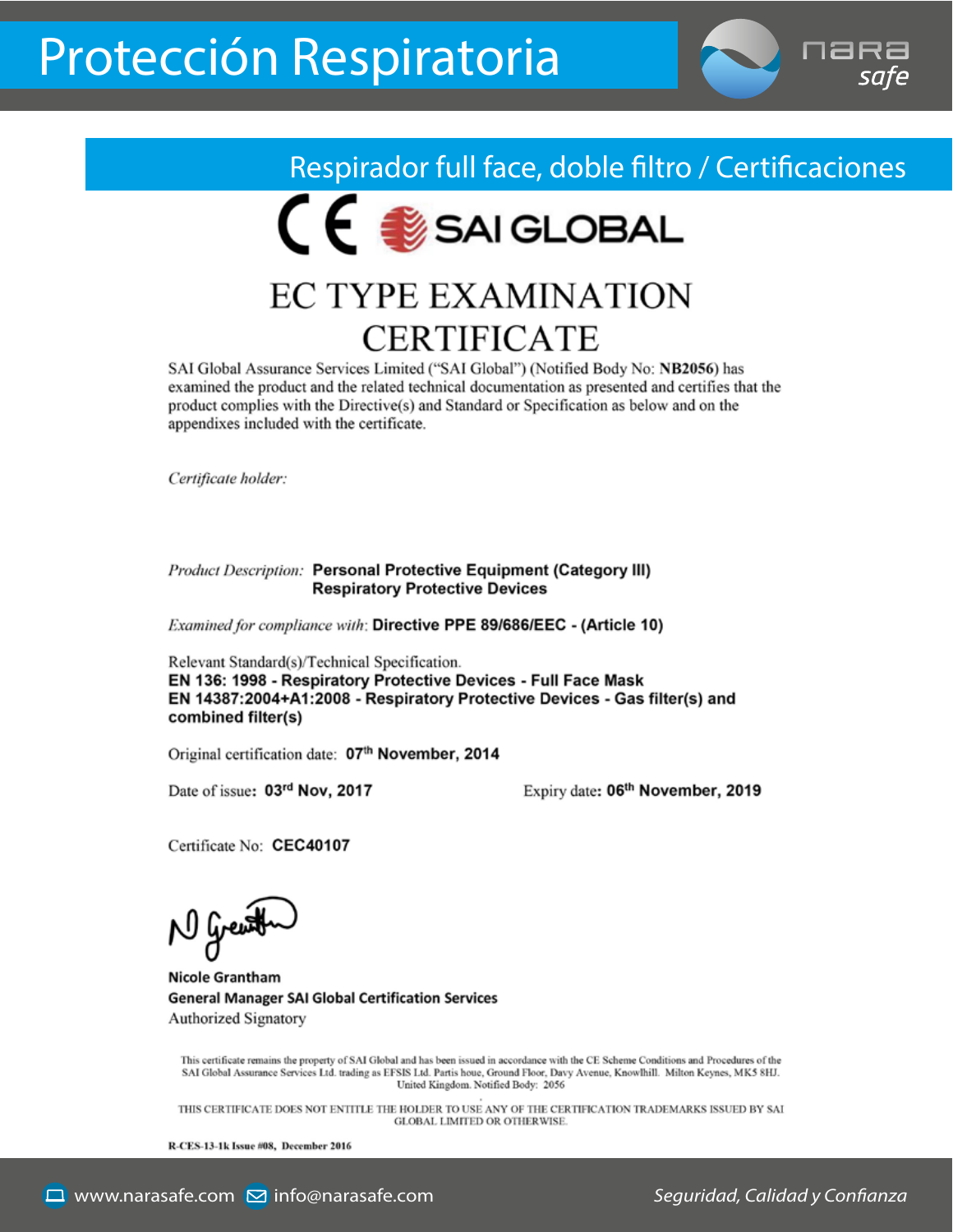



## **APPENDIX 1**

SAI Global Assurance Services Limited ("SAI Global") (Notified Body No: NB2056) has examined the product and the related technical documentation as presented and certifies that the product complies with the Directive(s) and Standard or Specification as below.

*Product Description:* **Respiratory Protective Devices (Category III)**

| <b>Model</b>       | <b>Description</b>                                                                                                                                                                    |
|--------------------|---------------------------------------------------------------------------------------------------------------------------------------------------------------------------------------|
| $1011-D$           | Full face mask Class 2- Silicone facepiece and adjustable head harness with<br>polycarbonate visor, single-filter configuration with threaded connector,<br>shielded exhalation valve |
| 03D A2P3           | Combined filter – Particle & Gas filter A2P3, reusable, resistance to dust<br>clogging, fit to full face mask 1011-D                                                                  |
| 03D ABEK2P3        | Combined filter - Particle & Gas filter ABEK2P3, reusable, resistance to dust<br>clogging, fit to full face mask 1011-D                                                               |
| 03C K <sub>2</sub> | Gas filter K2, fit to full face mask 1011-D                                                                                                                                           |

*Examined for compliance with*: **Directive PPE 89/686/EEC (Article 10)**

Relevant Standard(s)/Technical Specification**:**

**EN 136: 1998 - Respiratory Protective Devices - Full Face Mask EN 14387:2004+A1:2008 - Respiratory Protective Devices - Gas filter(s) and combined filter(s)**

| Technical file Reference No: | CEC40107 - CR24854  |
|------------------------------|---------------------|
| Original date of issue:      | 07th November, 2014 |
| Date of issue:               | 07th November, 2014 |
| Certificate No:              | <b>CEC40107A1</b>   |

**Samer Chaouk Head of Policy, Risk & Cer�fica�on** Authorized Signatory

This certificate remains the property of SAI Global and has been issued in accordance with the CE Scheme Conditions and Procedures of the SAI Global Assurance Services Ltd. trading as EFSIS Ltd. Partis houe, Ground Floor, Davy Avenue, Knowlhill. Milton Keynes, MK5 8HJ. United Kingdom. Notified Body: 2056

. THIS CERTIFICATE DOES NOT ENTITLE THE HOLDER TO USE ANY OF THE CERTIFICATION TRADEMARKS ISSUED BY SAI GLOBAL LIMITED OR OTHERWISE.

**R-CES-13-1h Issue #10 , July 2014**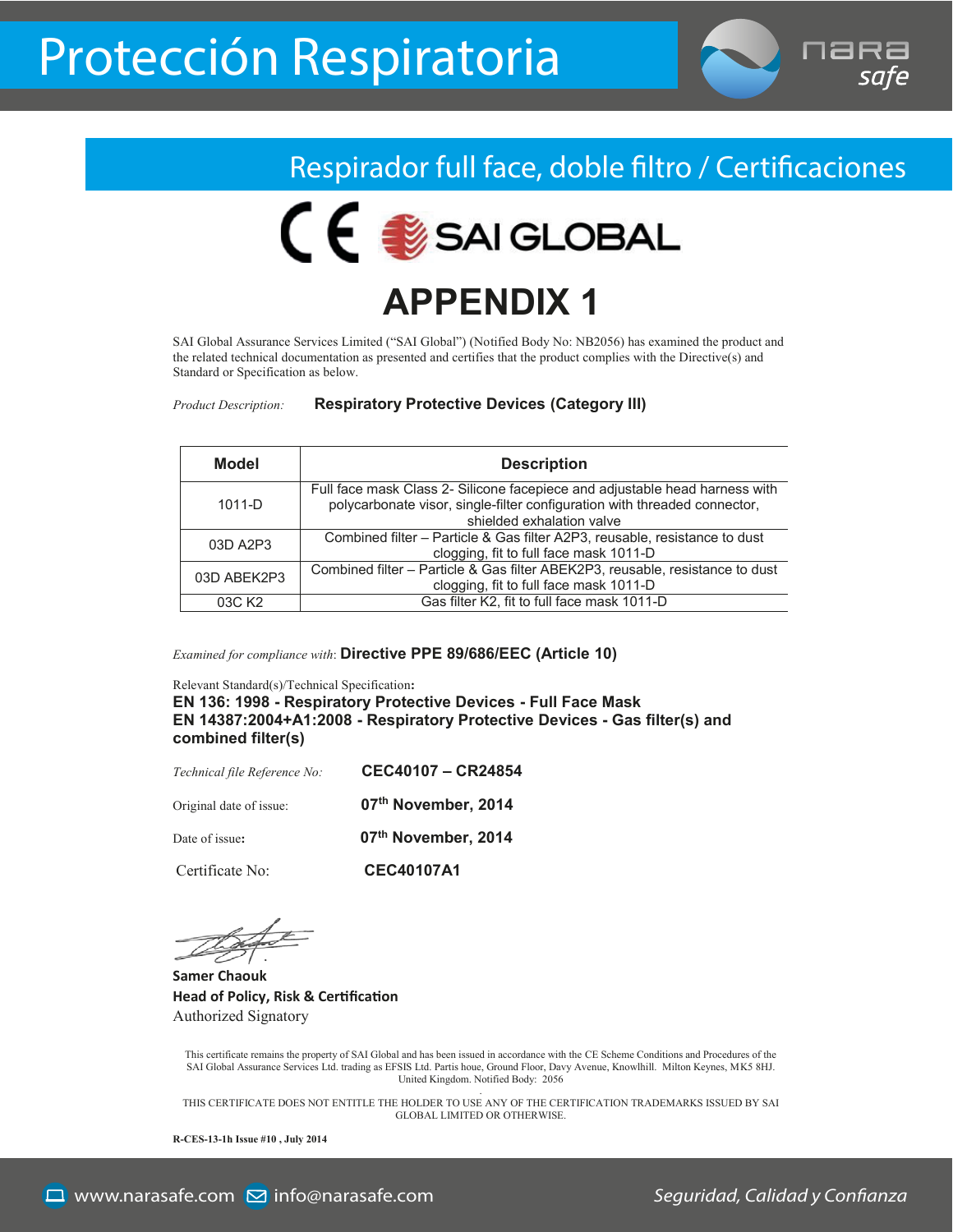



## **APPENDIX 2**

SAI Global Assurance Services Limited ("SAI Global") (Notified Body No: NB2056) has examined the product and the related technical documentation as presented and certifies that the product complies with the Directive(s) and Standard or Specification as below.

*Product Description:* **Respiratory Protective Devices (Category III)**

| Model      | <b>Description</b>                                                                                                                                       |
|------------|----------------------------------------------------------------------------------------------------------------------------------------------------------|
| $1011 - A$ | Full face mask Class 1- Silicone facepiece and adjustable head harness with<br>polycarbonate visor, twin-filter configuration, shielded exhalation valve |

*Examined for compliance with*: **Directive PPE 89/686/EEC (Article 10)**

Relevant Standard(s)/Technical Specification**: EN 136: 1998 - Respiratory Protective Devices - Full Face Mask**

| Technical file Reference No: | CEC40107 - CR31814 |
|------------------------------|--------------------|
| Original date of issue:      | 03rd Nov, 2017     |
| Date of issue:               | 03rd Nov, 2017     |
| Certificate No:              | <b>CEC40107A2</b>  |

N Grewth

**Nicole Grantham General Manager SAI Global Cer�fica�on Services** Authorized Signatory

This certificate remains the property of SAI Global and has been issued in accordance with the CE Scheme Conditions and Procedures of the SAI Global Assurance Services Ltd. trading as EFSIS Ltd. Partis houe, Ground Floor, Davy Avenue, Knowlhill. Milton Keynes, MK5 8HJ. United Kingdom. Notified Body: 2056

. THIS CERTIFICATE DOES NOT ENTITLE THE HOLDER TO USE ANY OF THE CERTIFICATION TRADEMARKS ISSUED BY SAI GLOBAL LIMITED OR OTHERWISE.

**R-CES-13-1k Issue #08, December 2016**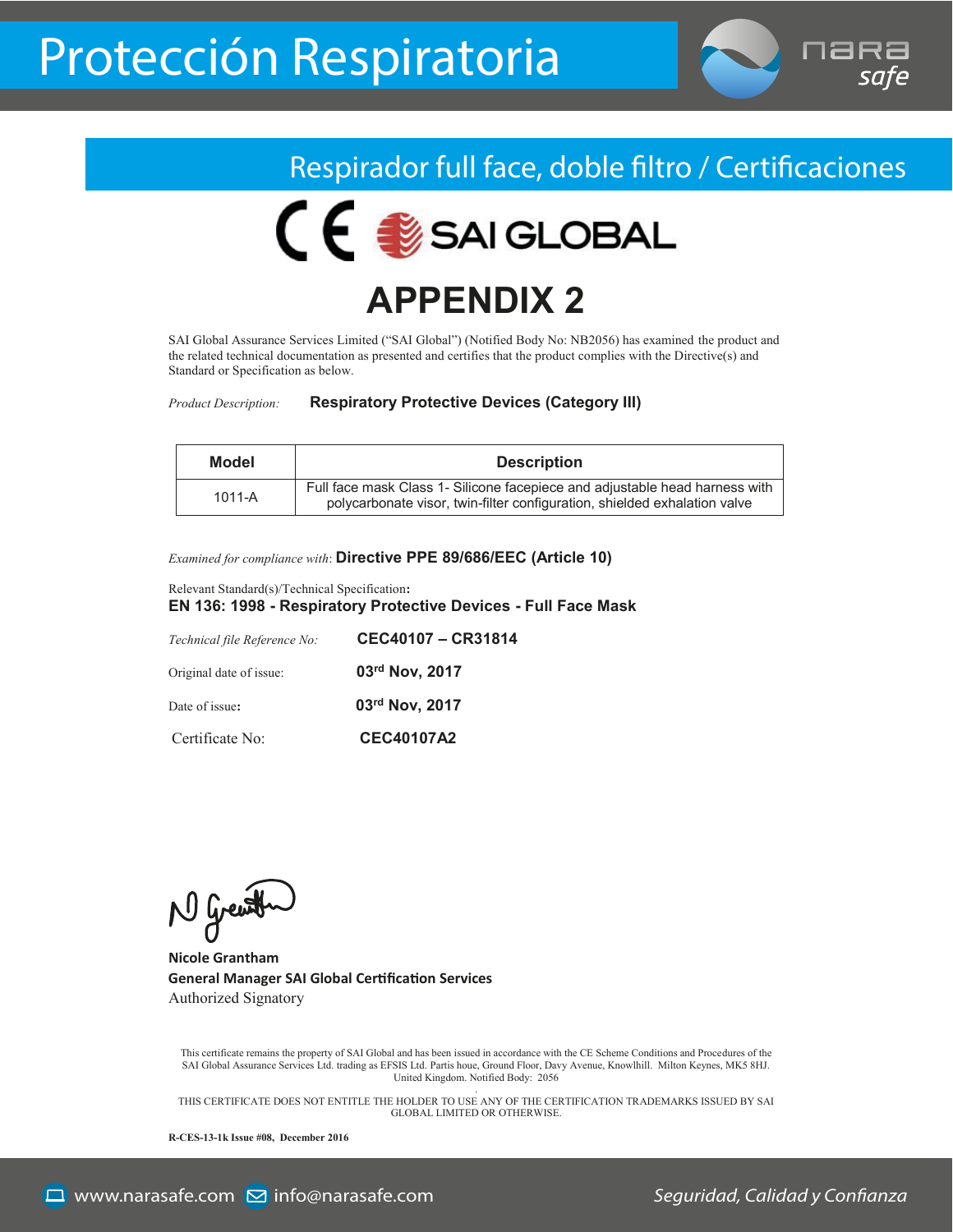



## **APPENDIX 3**

SAI Global Assurance Services Limited ("SAI Global") (Notified Body No: NB2056) has examined the product and the related technical documentation as presented and certifies that the product complies with the Directive(s) and Standard or Specification as below.

*Product Description:* **Respiratory Protective Devices (Category III)**

| Model     | <b>Description</b>                             |
|-----------|------------------------------------------------|
| 03C ABEK2 | Gas filter ABEK2, fit to full face mask 1011-D |

*Examined for compliance with*: **Directive PPE 89/686/EEC (Article 10)**

Relevant Standard(s)/Technical Specification**: EN 14387:2004+A1:2008 - Respiratory Protective Devices - Gas filter(s) and combined filter(s)**

| Technical file Reference No: | CEC40107 - CR31985 |
|------------------------------|--------------------|
| Original date of issue:      | 11th Nov, 2017     |
| Date of issue:               | 11th Nov, 2017     |
| Certificate No:              | <b>CEC40107A3</b>  |

N Great

**Nicole Grantham General Manager SAI Global Cer�fica�on Services** Authorized Signatory

This certificate remains the property of SAI Global and has been issued in accordance with the CE Scheme Conditions and Procedures of the SAI Global Assurance Services Ltd. trading as EFSIS Ltd. Partis houe, Ground Floor, Davy Avenue, Knowlhill. Milton Keynes, MK5 8HJ. United Kingdom. Notified Body: 2056

. THIS CERTIFICATE DOES NOT ENTITLE THE HOLDER TO USE ANY OF THE CERTIFICATION TRADEMARKS ISSUED BY SAI GLOBAL LIMITED OR OTHERWISE.

**R-CES-13-1k Issue #08, December 2016**